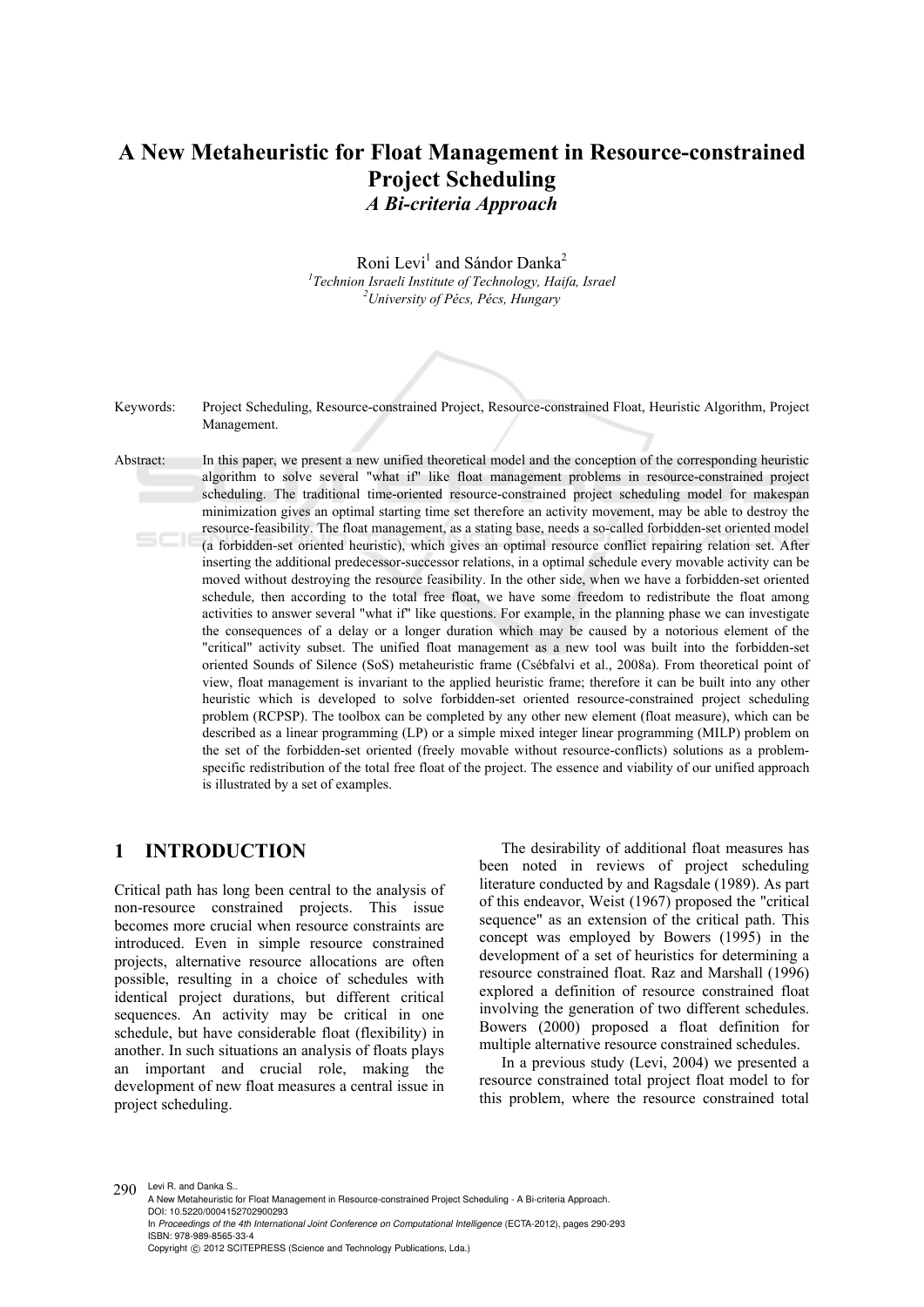project float measure (RCTPF) was defined as the sum of the activity floats. In the proposed primarysecondary criteria approach, we maximized the RCTPF value on the set of makespan minimal resource-constrained schedules.

Theoretically, the optimal schedule searching process was formulated as a mixed integer linear programming (MILP) problem, which can be solved for small-scale projects in reasonable time. A conflict repairing harmony search metaheuristic for the proposed primary-secondary criteria approach was presented by Csébfalvi et al. (2008b).

The RCTPF is in essence a flexibility measure which is geared toward enhancing the schedule robustness by maximizing the project total float. The greater the RCTPF is, the better the solution (the robustness) is.

In this paper, we argue that not only the existence of float or its amount is important, but in many cases the distribution of the total amount of the float within the activities is even more significant.

In the recent study, we introduce a model family connected directly or indirectly to the RCTPF, which can be a useful to cope with the several "what if" like questions.

In the proposed bi-criteria approach, a resourcefeasible schedule is characterized by the project makespan and the current value of the selected float measure from the measure family. In the presented bi-criteria approach it is characterized by its Pareto front. We have to note, that there is a "natural" conflict between these performance measures (makespan - float) because the longer the "playfield" the higher the chance that we are able to reach a good float measure value and vice-versa.

The theoretical model will be shown is Section 2. In Section 3 we summarise the most important elements of the heuristic algorithm which is based on the resource conflict repairing version of Sounds of Silence (SoS) harmony search heuristic developed by Csébfalvi et al. (2008b) and Csébfalvi and Láng (2011). In Section 4 we present some motivating examples. Finally, Section 5 draws conclusions from this study.

### **2 THEORETICAL MODEL**

The core element of the forbidden-set oriented mathematical model which is able to handle float management problems is very simple. It is a straightforward modification of the conflict repairing model developed by Alvarez-Valdés and Tamarit

(1993) omitting unnecessary elements, replacing the starting time variable with an early (late) starting variable for each real activity, and rewriting the original network and the potential conflict repairing relations according to the early (late) starting time variables. The free float is defined as the amount of time that an activity can slip without delaying the start of its successors and while maintaining resource feasibility. The resource constrained total free float measure (RC-TFF) is defined as the sum of the free floats of activities.

The developed resource-constrained float model family consists of the following approaches:

 Total free float (RC-TFF) maximization for a given resource-feasible makespan (RC-MS).

 Uniform free float redistribution (RC-UFF) according to the given RC-MS and RC-TFF.

 Maximization the cardinality of the floatable (shiftable) activities (RC-CFF) for a given RC-MS.

 Makespan minimization subject to the desired activity floats (RC-PFF) for a given "critical" activity subset.

### **3 HEURISTIC APPROACH**

Harmony Search (HS) algorithm was recently developed by Lee and Geem (2005) in an analogy with music improvisation process to obtain better harmony. In the HS algorithm, the optimization problem is specified as follows:

$$
Max\{f(X) \mid \{X \mid X^L \le X \le X^U\} \}
$$
 (1)

In the language of music, vector  $X$  is a melody, which aesthetic value is represented by  $f(X)$ . In the band, the number of musicians is *N*,  $(X=[X_1, X_2, \ldots, X_n])$  $X_N$ , and musician *i*, is responsible for sound  $X_i$ . The improvisation is driven by two parameters. (1) Repertoire consideration rate (RCR): each musician is choosing a sound from his/her repertoire with probability RCR, or a totally random value with probability (1-RCR). (2) Sound adjusting rate (SAR): the sound, selected from his/her repertoire, will be modified with probability SAR. The algorithm starts with a totally random "repertoire upload" phase, followed by improvisations. During the improvisations, when a new melody is better than the worst in the repertoire, it will be replaced by the better one. The two most important parameters of HS algorithm are the repertoire size and the number of improvisations. The HS algorithm is an "explicit" one, because it operates directly on the sounds. In the case of RCPSP*,* we can only define an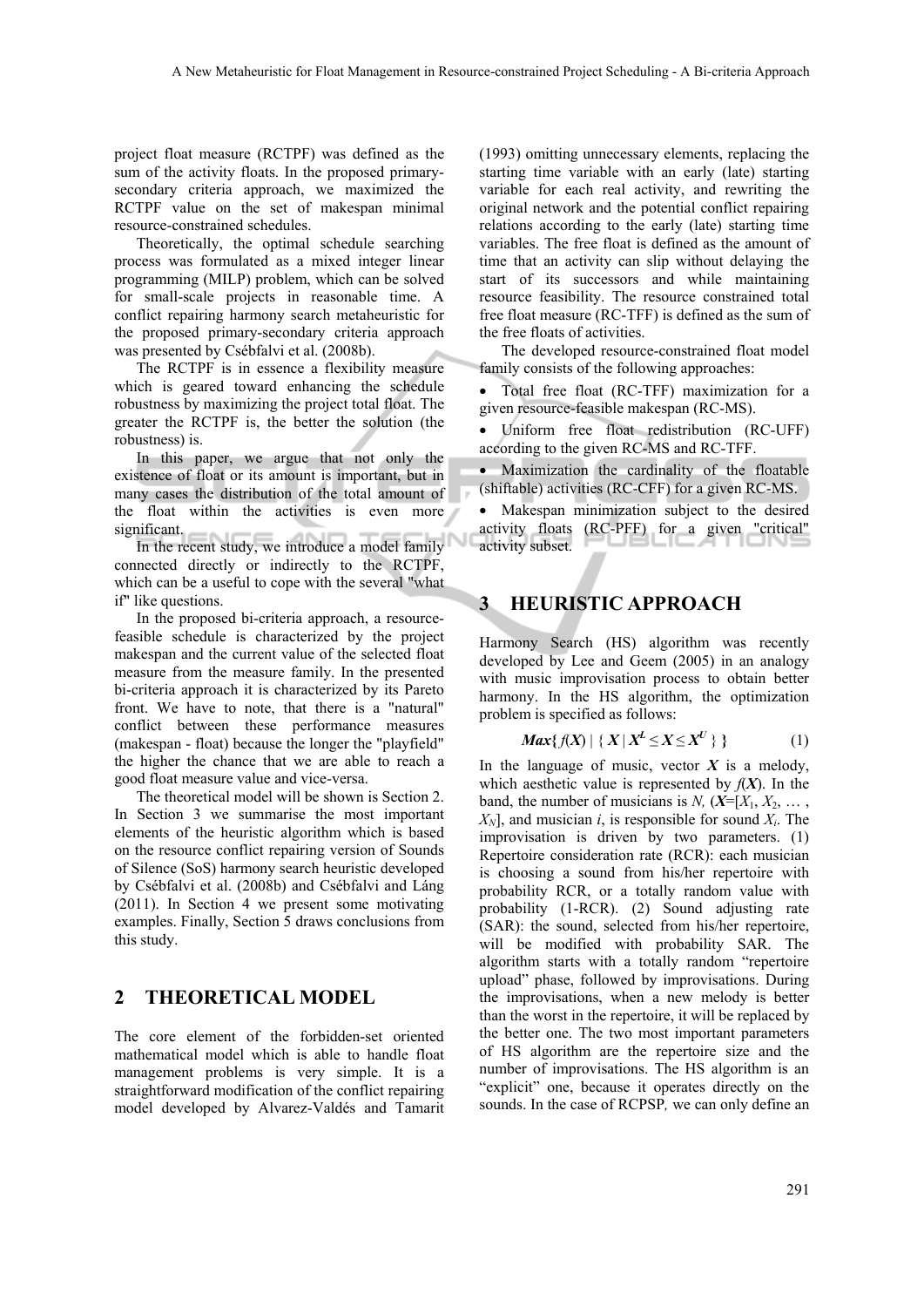"implicit" algorithm, and without introducing a "conductor" we can not manage the problem efficiently.

First, we show how the original problem can be transformed into the world of music. Here, the resource profiles form a "polyphonic melody". So, assuming that in every phrase only the "high sounds" are audible, the transformed problem will be the following: find the shortest "Sounds of Silence" melody by improvisation! Naturally, the "high sound" in music is analogous to the overload in scheduling.

In the harmony searching process, the improvisation is fundamentally driven by the "ideas of the musicians", but each of the possible decisions is made by the conductor (hierarchy is hierarchy). At the start of an improvisation step, the conductor selects a "promising" melody from the repertoire or leaves the musicians to improvise freely. In our magic world, the task of the musicians is very simple: they only have a slider to select (modify) a value from interval [-1, 1]. A large positive (negative) value means that the musician wants to enter into the melody as early (late) as possible.. Naturally, the magic conductor is able to resolve the possible conflicts between the fighting ideas and define the final entering order for the musicians by solving very simple linear programming problem which gives a scheduling order. If, the new melody "sounds good" (it is shorter than the longest "Sounds of Silence" melody in the repertoire) than it will be memorized.

The forbidden set can be defined as a set of activities that could be scheduled concurrently, and if activities of the set scheduled in parallel, they would violate the resource constraints. To resolve the resource conflicts caused by minimal forbidden sets, it needs to introduce explicit resource conflict repairing relationships. It is important to note that the introduction of an explicit conflict repairing relation might resolve (correct) more than one forbidden set implicitly.

In the traditional time-oriented model, according to the explicit resource conflict handling an activity shift might destroy the schedule. In the presented model the resource feasibility is not affected by the feasible activity moves, because of the implicit resource conflict handling.

In the SoS algorithm, the conductor uses a simple (but fast and effective) "thumb rule" to decrease the time requirement of the forbidden set computation:

• In the forward-backward list scheduling process the conductor (without explicit forbidden set

computation) inserts a precedence relation  $i \rightarrow j$ between an already scheduled activity *i* and the currently scheduled activity *j* whenever they are connected without lag. The result will be schedule without "visible" conflicts.

 After that, the conductor (in exactly one step) repairs all of the hidden (invisible) conflicts, inserting always the "best" conflict repairing relation for each forbidden set. In this context "best" means a relation *i*→*j* between two forbidden set members for which the lag is maximal.

The result of the conflict repairing process will be a resource-feasible solution set, in which every movable activity can be shifted without affecting the resource feasibility. It is well-known that the crucial point of conflict repairing model is the forbidden set computation. In the improved algorithm we combined the "hidden conflict repairing step" with a pre-processing step to decrease the time requirement of the forbidden set computation and to speed up the problem solving process. The essence of the preprocessing step is very simple: In a cyclically repairable process, we select the incompatible activity pairs (triplets) which have exactly one conflict repairing relation and insert the precedence relations. The process is terminated when the relation set will be empty (Csébfalvi and Szendrői, 2012).

## **4 MOTIVATING EXAMPLES**

In this section we show the answers for two "what if" like questions for a very simple project with one resource and eight real activities, to demonstrate its usefulness. Figure 1 shows the makespan minimal solution with "distributed" floats. Dark grey background colour means critical activity, the lighter grey means "freely movable" activity, and light grey describes its "playfield". When we assume that our uncertainty about the real duration of activity 3 is large enough (it is a notorious one) then it would be good to know, how we can schedule activity 3 more safely in the price of a two periods longer project makespan (in the makespan minimal solution, activity 3 is critical, so from the project manager point of view, the schedule is a terrible bad nightmare). In Figure 2 we show the "conformist" solution.

In each case, SoS reached the optimal solution very quickly, using a repertoire consisting of only ten melodies. The number improvisation cycles was also ten (a cycle means repertoire size